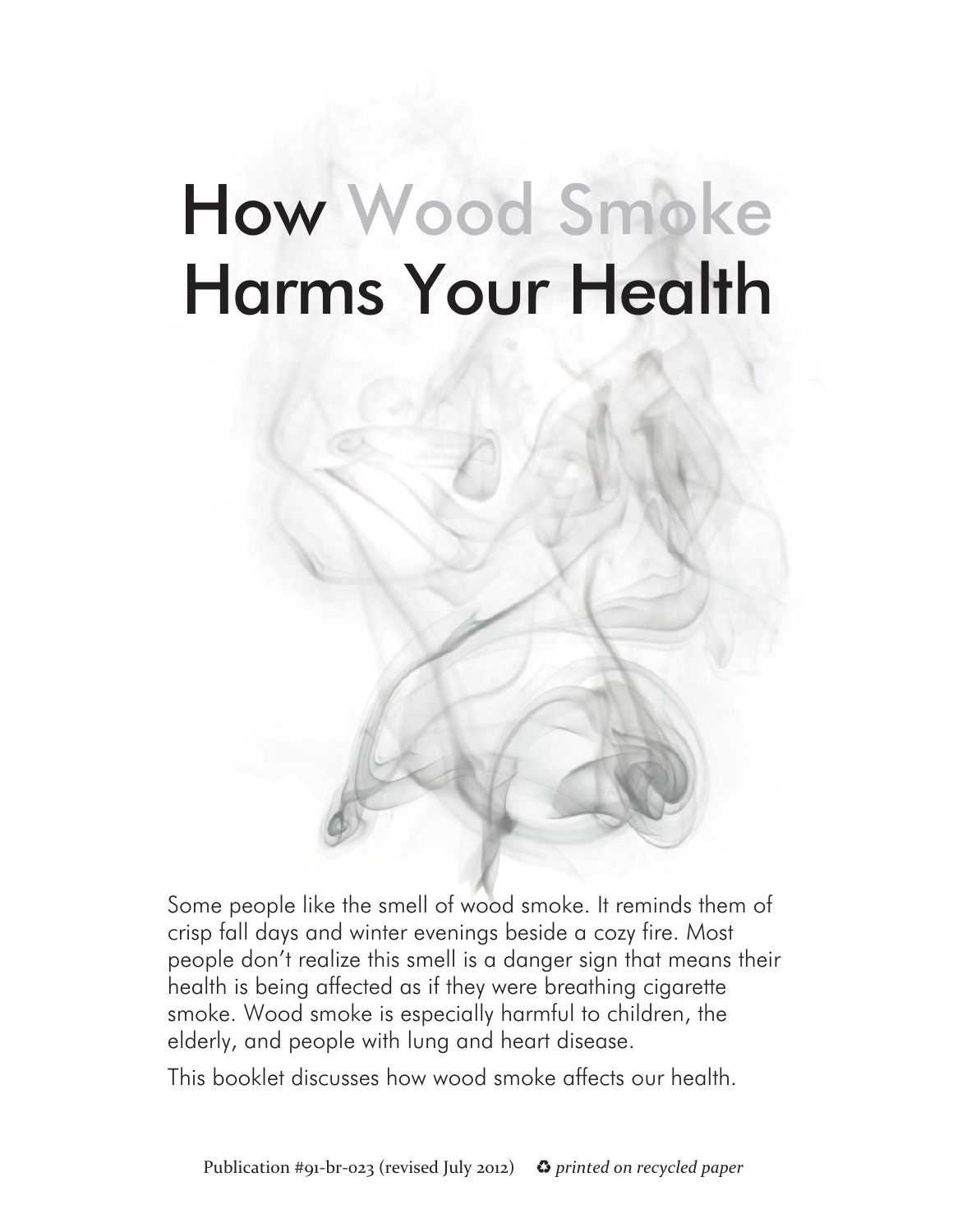## Table of Contents

| Why is Wood Smoke a Problem? 1                                                                                                                                                                                                                                                   |
|----------------------------------------------------------------------------------------------------------------------------------------------------------------------------------------------------------------------------------------------------------------------------------|
| What's in Wood Smoke and How it is Harmful 2                                                                                                                                                                                                                                     |
| General Health Effects of Wood Smoke5                                                                                                                                                                                                                                            |
| How Much Wood Smoke Are You Exposed To? $\dots$ 7<br>How well the wood is burning $\ldots \ldots \ldots \ldots \ldots$<br>How well smoke rises and spreads 8<br>The amount of time you spend around wood smoke 9<br>How much air pollution is in the house $\dots \dots \dots$ 9 |
|                                                                                                                                                                                                                                                                                  |
| When choosing how to heat your home $11$<br>If your neighbors burn 12<br>For more information 12                                                                                                                                                                                 |
|                                                                                                                                                                                                                                                                                  |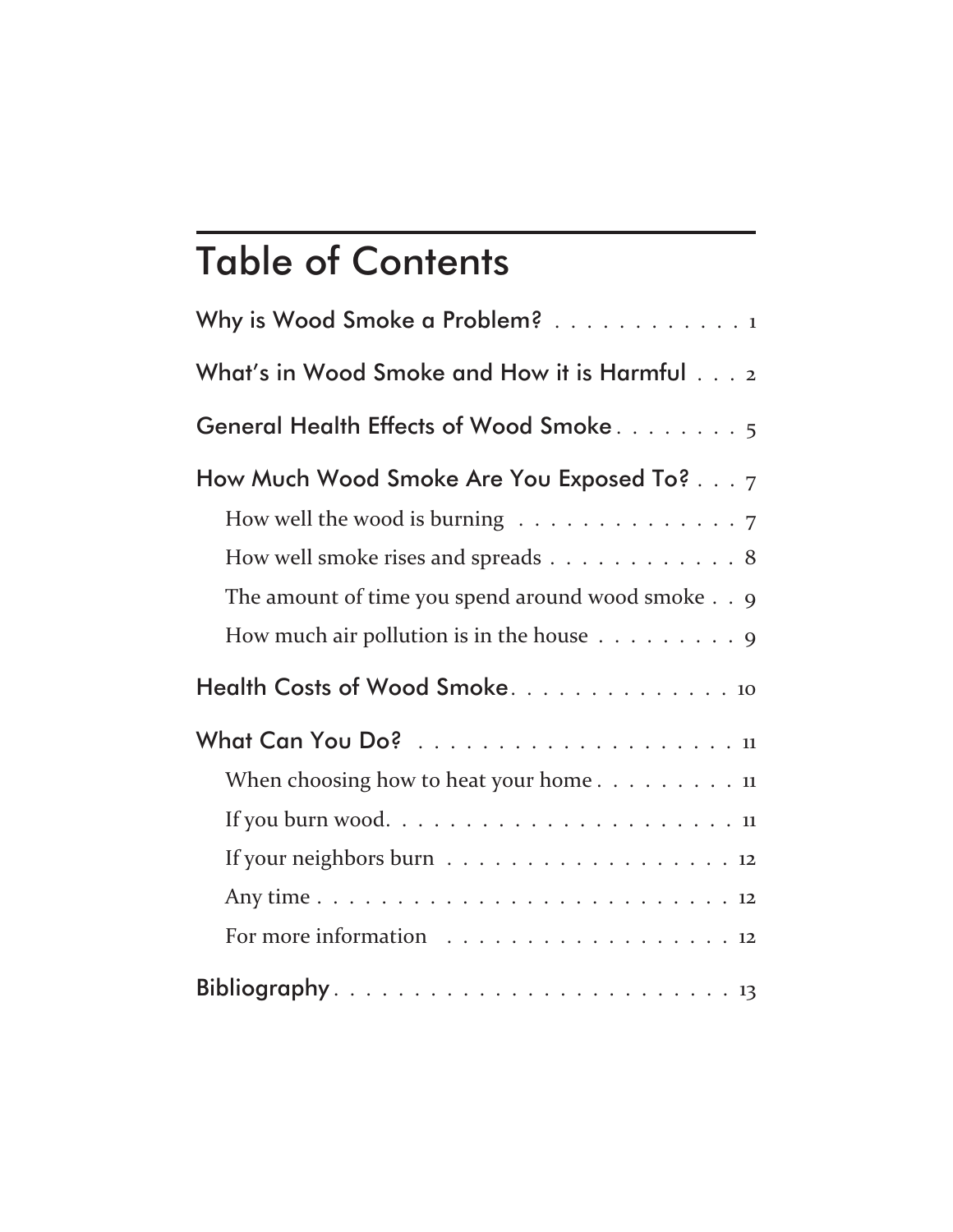### Why is Wood Smoke a Problem?

Many people believe that since wood smoke is a natural substance, it is not harmful. However, smoke from wood stoves and fireplaces is a major part of Washington's air pollution problem. Wood smoke contains tiny particles and gases that can have serious health effects when breathed.

When people use wood stoves and fireplaces, chemicals are released into the air. Some of these chemicals are poisonous, some irritate the respiratory tract (*see Figure 2*), and some may cause cancer. Wood smoke is more of a problem in the winter when cold, stagnant air prevents it from rising and dispersing. As wood burning increases during these cold periods, the pollutants in the smoke are trapped near the ground. In neighborhoods where wood is burned, houses can have higher indoor smoke levels than houses in neighborhoods where wood is not burned. The smoke from your neighbor's wood stove can seep into your house even when your doors and windows are closed; so even if you don't use a wood stove or fireplace, you are breathing smoke.

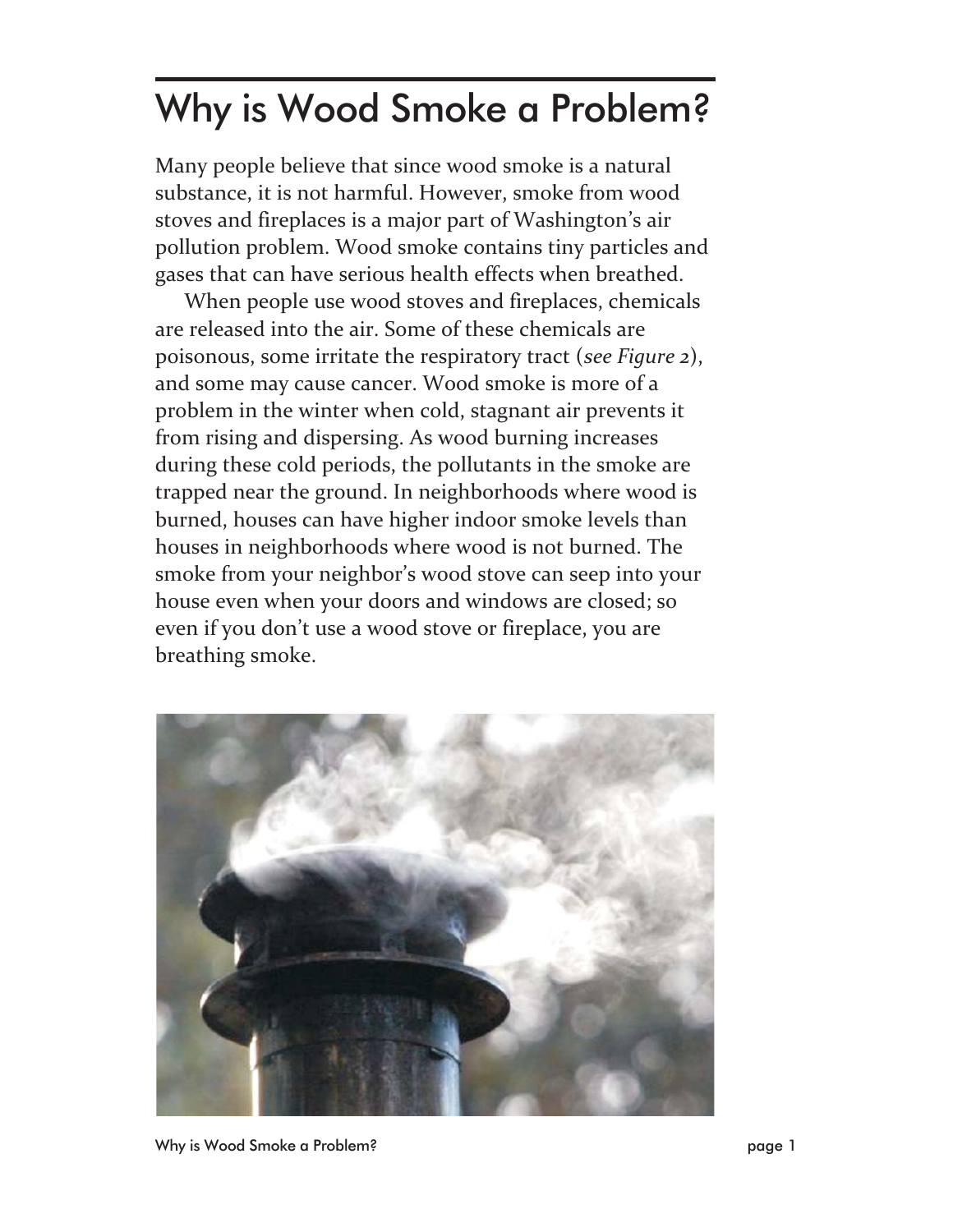### What's in Wood Smoke and How it is Harmful

Wood smoke is a mixture of solids, gases, and liquids. Much like cigarette smoke, wood smoke contains hundreds of air pollutants that can cause cancer and other health problems. One of these pollutants that is of most concern is fine particles.

The particles in smoke are tiny bits of solids and liquids made of partially burned wood. When you breathe air with wood smoke in it, you inhale the fine particles deeply into your lungs. The particles contain toxic substances that can remain in your lungs for months, causing changes that lead to diseases and structural damage.

Most wood smoke particles are 2.5 microns  $(\mu m)$  or less in size – smaller in diameter than a human hair (*Figure 1).*



#### **Figure 1:** Comparison of a human hair to a grain of sand to wood smoke particles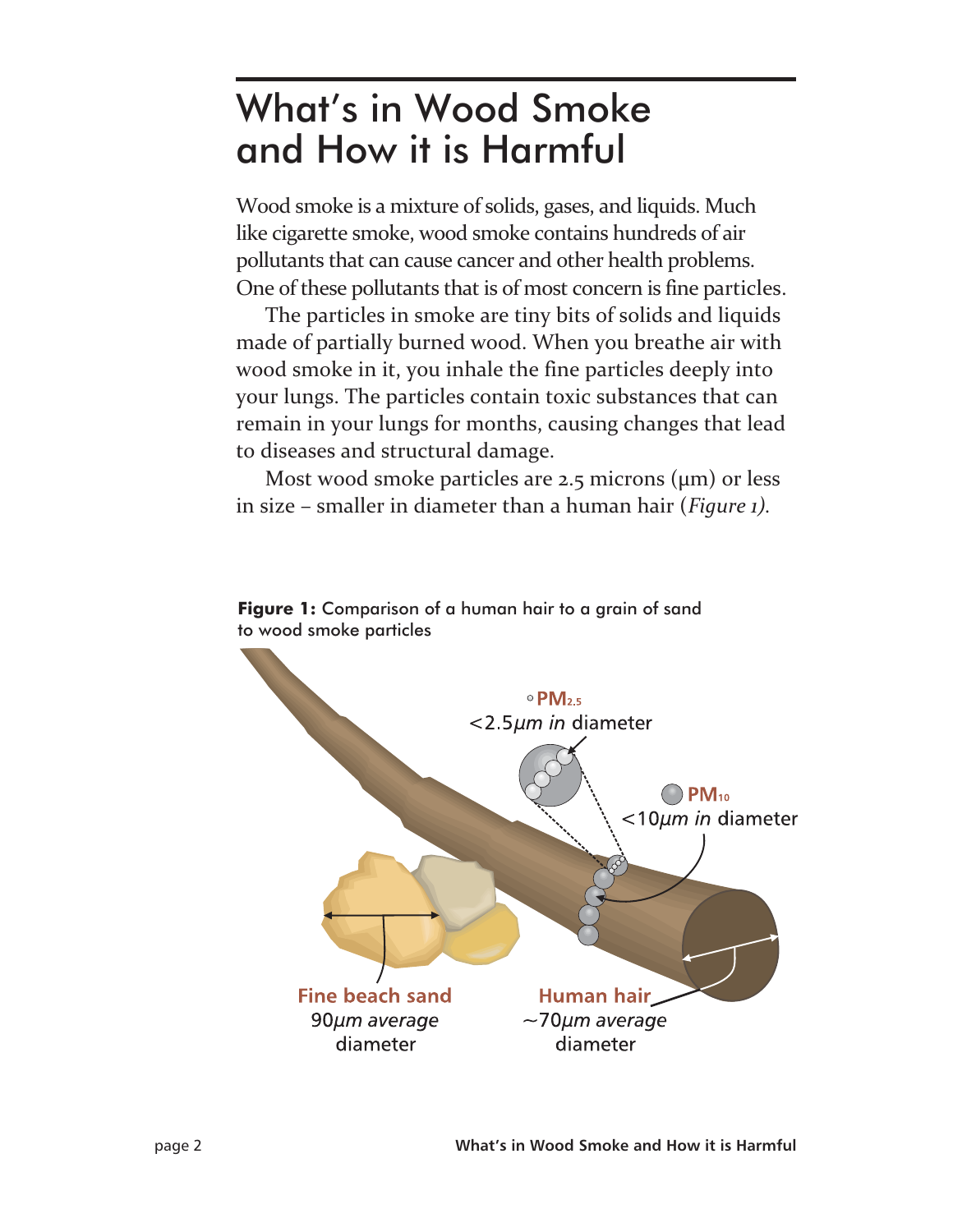Scientists call these particles PM2.5, also known as "fine particles." These tiny particles are so small that they get past the respiratory tract's defenses and reach the deepest areas of the lungs (the *alveoli*, which are tiny air sacs where oxygen enters the blood stream) (*Figure 2*).





Residential wood burning greatly increases the amount of fine particles in the air. Studies have shown that fine particles, even at low levels, are harmful to human health.<sup>1</sup> Since research shows that most of Washington's wintertime fine particle pollution comes from wood smoke (*see Figure 3*), many of the health effects caused by fine particles may be related to wood smoke.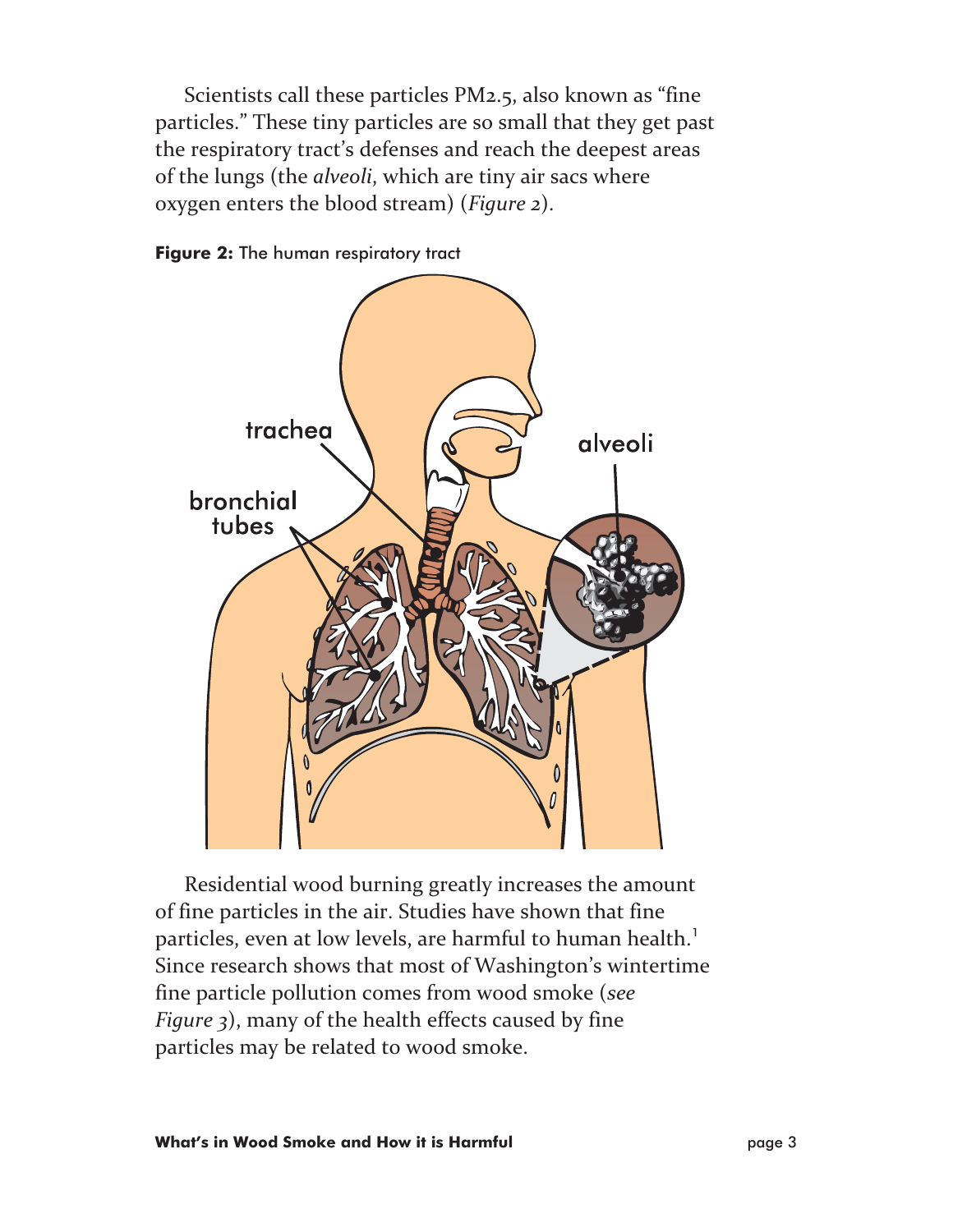#### **Figure 3:** Statewide sources of fine particle pollution in Washington, Winter 2012<sup>2</sup>



Many other harmful substances, such as toxic *organic chemicals*, can be carried into the lungs by fine particles. An organic chemical is any chemical made of both carbon and hydrogen. Many organic chemicals in wood smoke contribute to health problems in the respiratory tract. Examples of harmful organic chemicals in wood smoke include:

- -benzene,
- -formaldehyde,
- -acetaldehyde,
- -acrolein, and
- -polycyclic aromatic hydrocarbons (PAHs).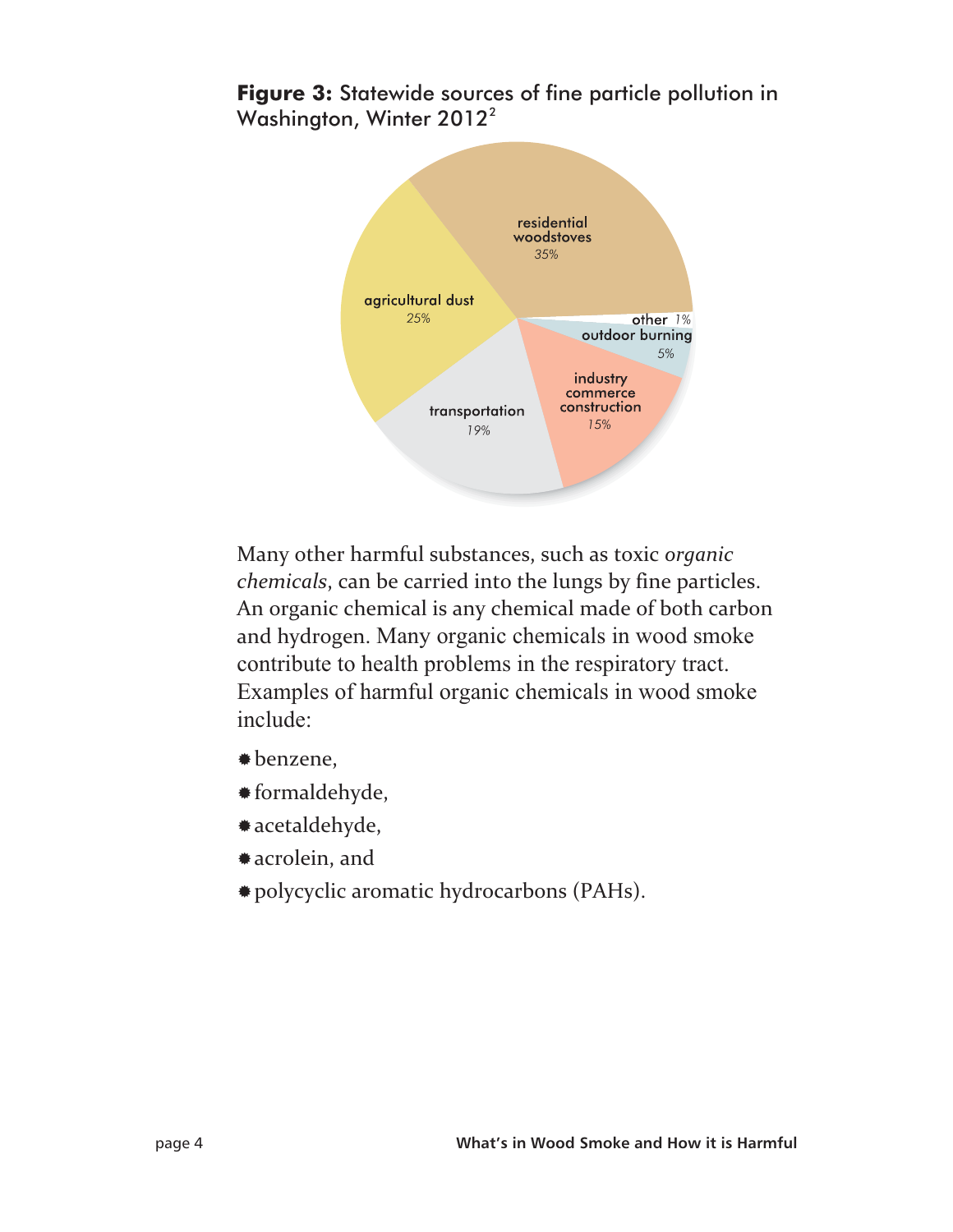### General Health Effects of Wood Smoke

Breathing wood smoke can have short- and long-term effects. Some of the short-term effects may be:

- -irritated eyes, throat, sinuses, and lungs;
- -headaches;
- -reduced lung function, especially in children;
- -lung inflammation or swelling;
- -increased risk of lower respiratory diseases;

-more severe or frequent symptoms from existing lung diseases (such as asthma, emphysema, pneumonia, and bronchitis); and

-risk of heart attack and stroke.

Some long-term effects can be:

-chronic lung disease including bronchitis and emphysema;

- -chemical and structural changes in lungs; and
- -cancer.

Adults with normal health generally have better resistance to most effects of wood smoke. However, they may feel short of breath and notice it is more difficult to exercise. They may also notice irritated eyes, sore throats, phlegm, chest tightness, headaches, and allergy symptoms. Although anyone can have health effects from wood smoke, those most likely to be affected even at low levels are:

- -infants and children,
- -the elderly, and
- \* adults with existing heart or lung conditions.<sup>3</sup>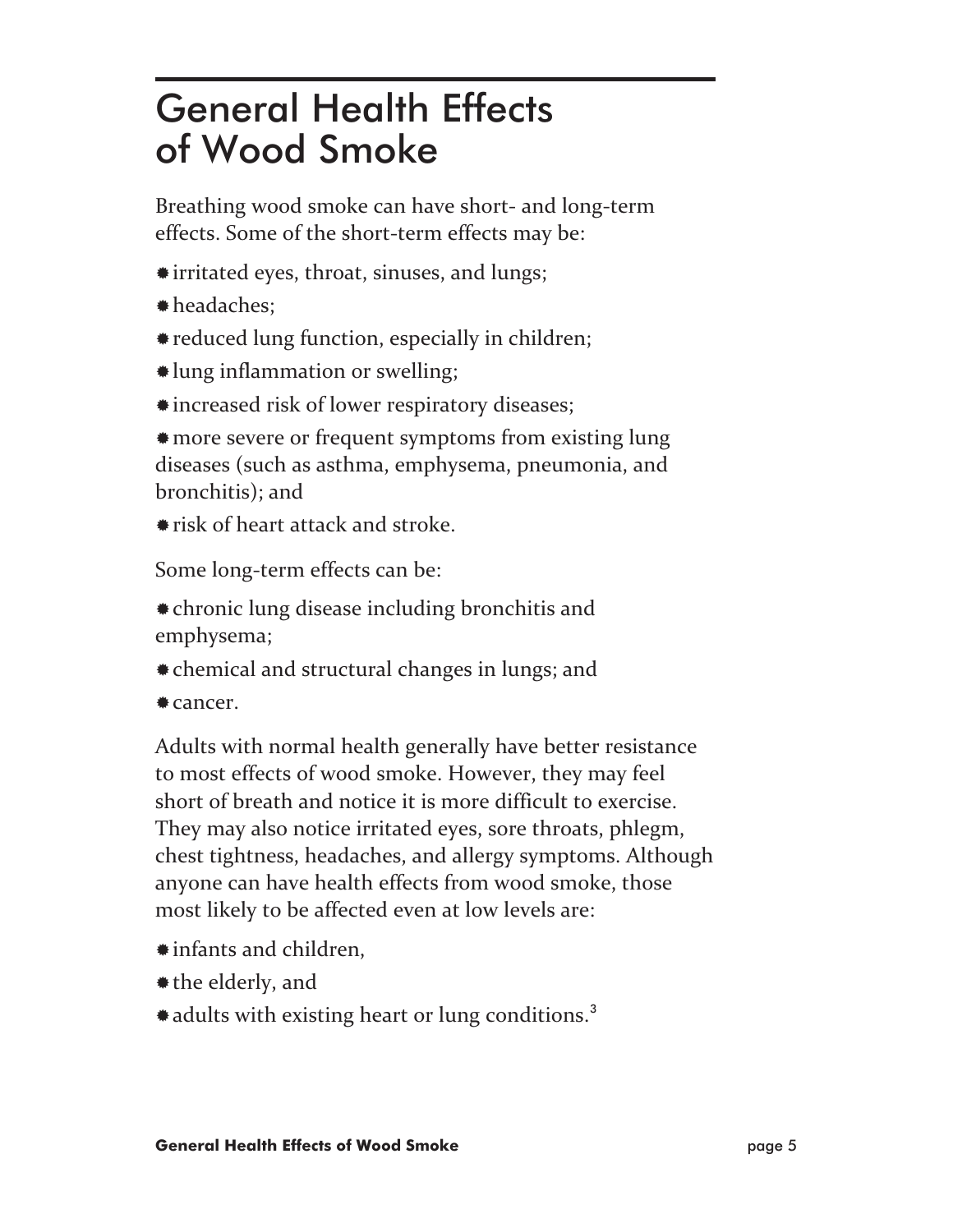**Infants and children:** Children breathe more air in proportion to their size than adults. Their lungs are also still developing. Because of this, children can experience more health effects from polluted air than adults. Children who regularly breathe wood smoke are more likely to have shortness of breath, coughing, wheezing, asthma, disrupted sleep, inflamed respiratory tracts, and pneumonia.

University of Washington researchers have found more symptoms of respiratory disease in Seattle preschool children living in residential areas with high levels of wood smoke than in children living in areas with lower wood smoke levels.<sup>4</sup> Other studies have found that use of wood stoves increases the risk of lower respiratory tract infections such as bronchiolitis and pneumonia in young children.<sup>5,6,7</sup> Childhood lower respiratory tract infections have been linked with chronic lung disease later in life.<sup>8</sup>

**The elderly:** Older adults are at greater risk from wood smoke if they have common chronic health problems, which can be worsened by exposure to fine particles. Studies show lower heart rate variability (meaning the heart is less able to respond to changes in activity levels) when people breathe increased levels of fine particle air pollution.<sup>9</sup> Young people and older adults are more susceptible to this.<sup>10</sup>

#### **Adults with existing heart or lung conditions:**

People with existing heart or lung conditions, as well as smokers and ex-smokers, have less resistance to the effects of wood smoke. They may have more severe symptoms of their existing condition(s). For example, wood smoke worsens asthma, emphysema, pneumonia, and bronchitis.

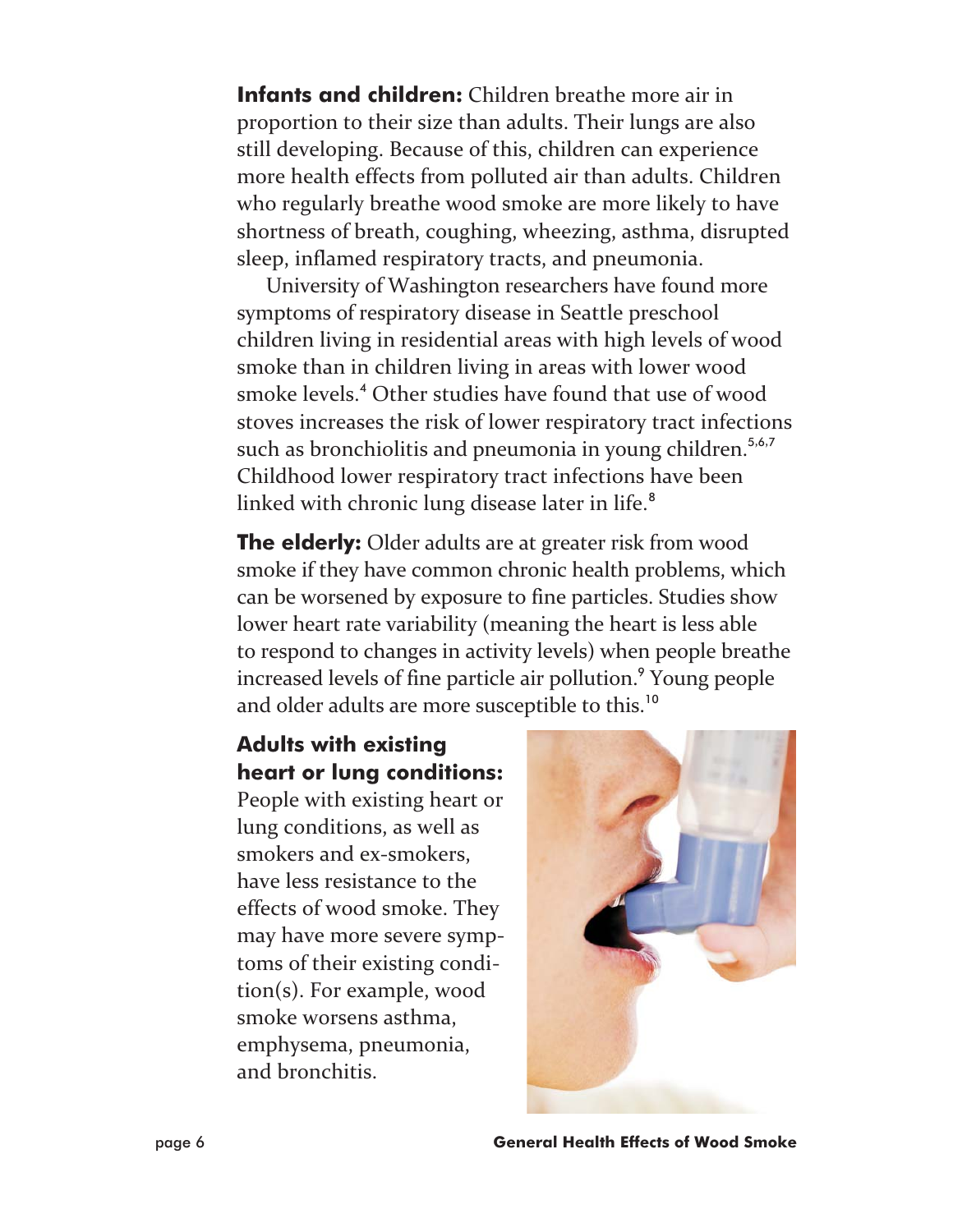### How Much Wood Smoke Are You Exposed To?

Both the amount of wood smoke you are exposed to and the levels of harmful chemicals in the smoke depend on:

- -how well the wood is burning (smoldering versus burning hot);
- -how quickly the smoke rises and spreads; and
- \* the amount of time you spend breathing wood smoke, both indoors and outdoors.

### **How well the wood is burning**

How well the wood burns depends on:

- \* the type of wood burning device;
- -temperature and amount of oxygen; and
- -moisture content of the wood.

**Type of wood burning device:** There are hundreds of models of wood stoves. They may operate differently based on altitude and chimney conditions, which vary from home to home. Using proper operating techniques, newer, certified wood stoves burn more cleanly than older, uncertified stoves. A stove should also be the right size for the home and properly installed.

There are also wide variations in the way different people operate wood burning devices. (See the section "*What Can You Do*" for information about how to burn properly.)

**Temperature and amount of oxygen:** The hotter the fire, the less smoke and pollution it produces and the more efficiently it heats your home. Even though a smoldering fire may use less wood, it produces less heat and more smoke. Fires that are getting enough oxygen burn hotter than those that don't get enough. Burning moist wood, overloading the firebox, or not giving your fire enough air all greatly increase the fine particle pollution.<sup>11, 12</sup> When fire tempera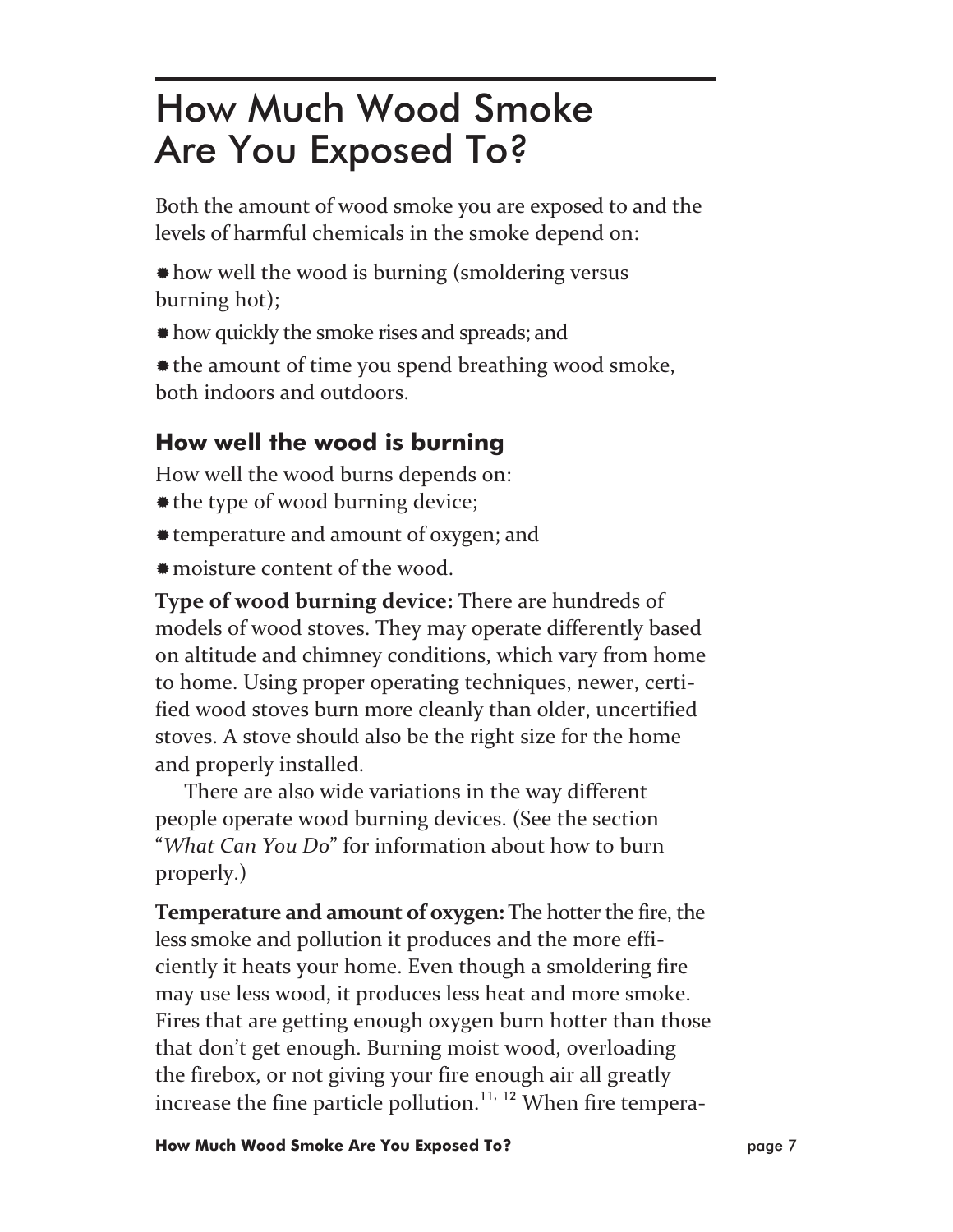ture is higher, more of the smoke itself burns so that less visible smoke is produced. Hotter fires release more of the energy that is stored in the wood.

**Moisture content of the wood:** Wood burns best if its moisture content is 20 percent or less. Wood that is split, stacked, covered, and then dried for at least a year burns best.

### **How well smoke rises and spreads**

Since people burn more when it is cold, wood smoke is mainly a problem in the winter. Winter weather conditions involving stagnant air and temperature inversions limit air movement, trap air pollution close to the ground, and keep the air pollution in our breathing space.

A study done in Seattle during the winters of 2001-2005 is an example of winter wood smoke problems. This study showed wood smoke added to fine particle levels. Fine particle levels were highest in neighborhoods where residential wood burning occurred. The study's residential site had a much higher increase in fine particles from wood smoke (67 percent increase) compared to a site in the business district (9 percent increase). $^{13}$ 

In a study done in a Tacoma neighborhood, the amount of fine particles (averaged over a full year) from wood smoke increased by nearly 52 percent. On some days, residential wood burning was the cause of as much as 90 percent of fine particle pollution in this neighborhood.<sup>14</sup>

### **The amount of time you spend around wood smoke**

Wood stove use worsens air quality, both inside and outside. Wood smoke does not rise and spread during winter temperature inversions. It hangs close to the ground and enters neighbors' yards and houses, schools, hospitals, etc. Downwind areas, areas with temperature inversions, and valleys with poor air circulation are most affected. Wood smoke particles are so tiny that they remain in the air for long periods and easily get into buildings with incoming cold air. The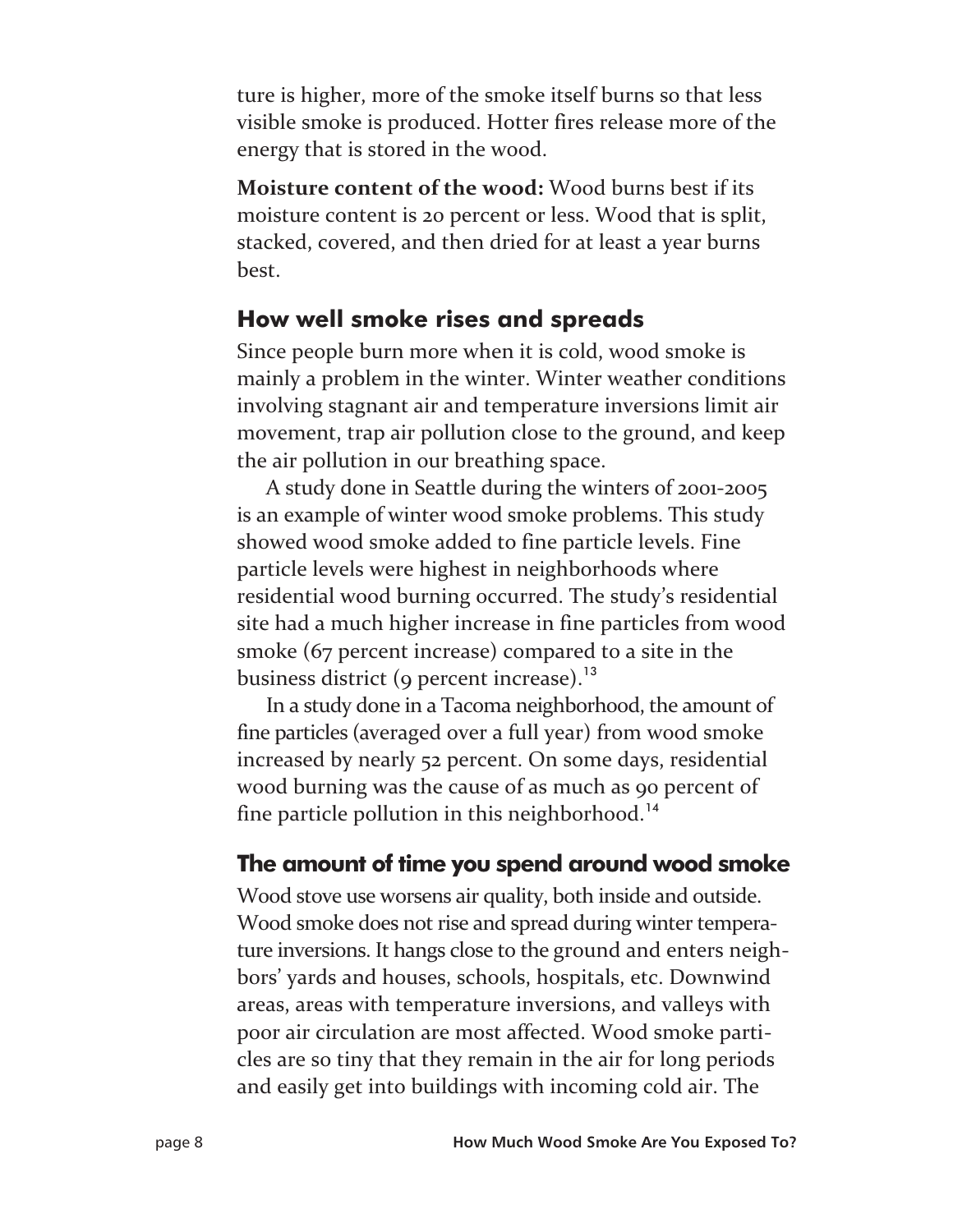amount of wood smoke we breathe depends on how much time we spend outdoors during smoky conditions and how much smoke is indoors when we are there.

In houses without current wood burning, fine particle levels are usually lower than outdoor levels. But in areas with high levels of wood smoke, even houses not using wood stoves or fireplaces have higher indoor wood smoke levels. <sup>15</sup> Indoor fine particle levels from wood smoke in homes without wood stoves can be 50 to 70 percent of outdoor levels, according to a study in Seattle.<sup>16</sup>

Both drafty houses and air-tight houses with indoor/outdoor air exchange allow wood smoke to come inside.<sup>17</sup>

During the winter months, Seattle residents spend roughly 90 percent of their time indoors. In one study, 64% of outdoor fine particle pollution came indoors.<sup>18</sup>

#### **How much air pollution is in the house with a working stove?**

*Figure 4* shows the increased amount of pollution in homes that heat with wood compared to those that don't. Houses using wood heat have higher levels of fine particles, benzene, PAHs, and other chemicals. For example, a study showed that average fine particle levels were up to 26 percent higher in wood-burning houses compared to non-wood burning houses.<sup>17</sup> Benzene levels were 29 percent higher.<sup>19</sup> Average levels of cancer-causing PAHs were 300 to 500 percent higher.<sup>20</sup>

**Figure 4: Pollutant increases inside** wood-heated homes

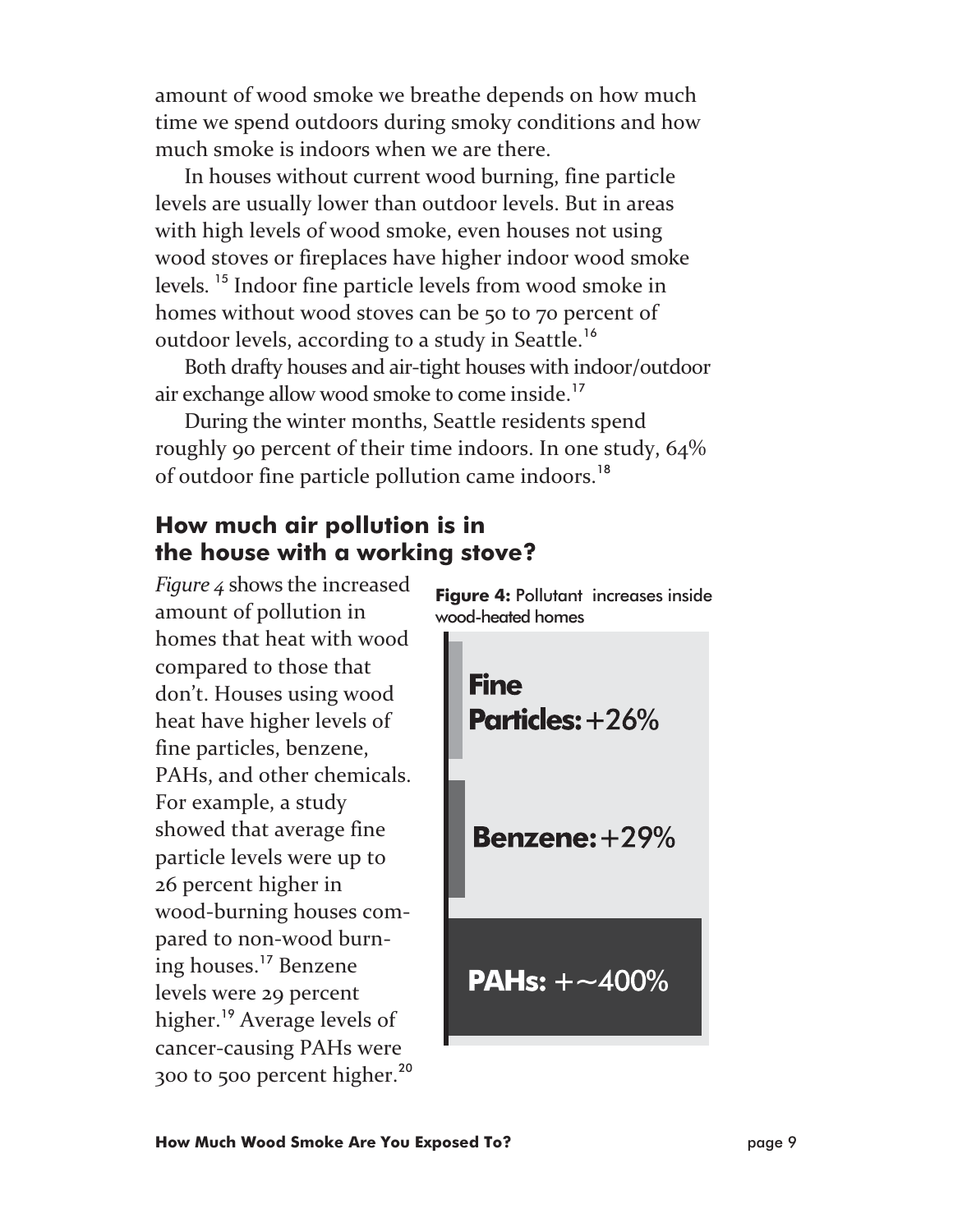## Health Costs of Wood Smoke

Many national and international studies show that higher levels of fine particles in the air are associated with diseases and premature deaths. In 2009, Ecology analyzed the health and economic impacts of fine particle pollution, including wood smoke, in Washington.<sup>21</sup> Ecology's analysis estimates that fine particle pollution causes about 1,100 deaths in Washington each year. In addition, the analysis shows that every year in Washington, fine particle pollution contributes to health problems as shown in the table below:

| <b>Health</b><br><b>Problem</b>              | <b>Approximate</b><br><b>Number of Cases</b> |
|----------------------------------------------|----------------------------------------------|
| Worsened asthma symptoms                     | Thousands                                    |
| Acute bronchitis                             | 1,900                                        |
| Non-fatal heart attacks                      | 1,500                                        |
| Heart disease not resulting in heart attacks | 450                                          |
| Emergency room visits for asthma             | 400                                          |
| Pneumonia                                    | 250                                          |
| <b>Chronic lung disease</b>                  |                                              |

Ecology estimates that the total cost of these diseases (not counting premature deaths) for citizens, businesses, and state health care institutions is about \$190 million each year.<sup>21</sup> Total cost includes medical care, prescription drugs, reduced productivity, lost work time, and missed school days.

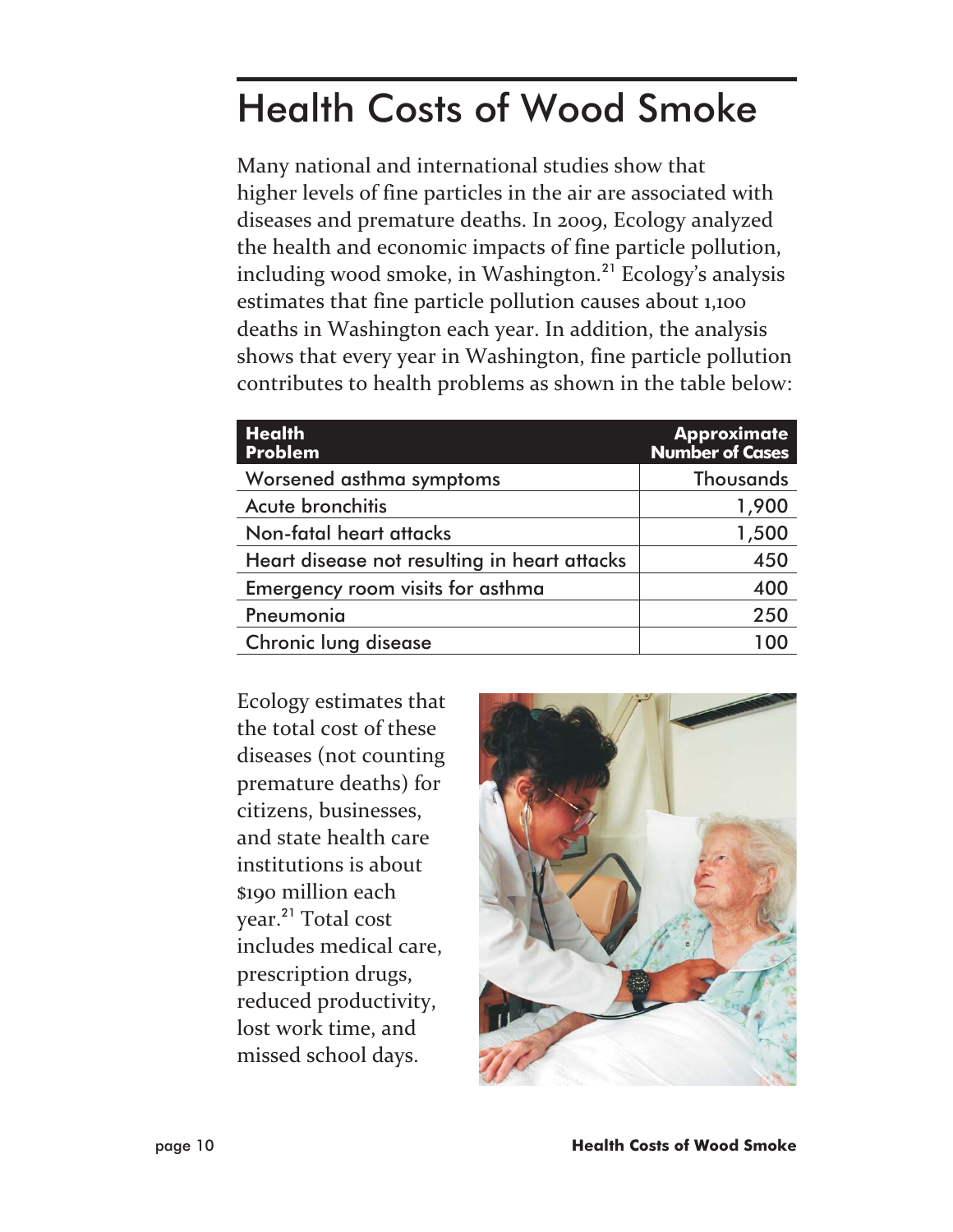### What Can You Do?

### **When choosing how to heat your home:**

-Be sure your house is properly weatherized to keep in heat.

-Instead of wood heat, consider cleaner heating fuels such as gas, electricity, or heating oil.

### **If you must burn wood:**

*Burn dry wood:*

- \* Split wood before you stack it. Wood pieces 3<sup>1</sup>/2 to 6 inches in diameter dry easiest and burn best.
- -Stack wood loosely in alternating directions to help it dry.
- -Store wood at least 6 inches off the ground to reduce exposure to ground moisture.
- \* Cover your wood to protect it from the weather.
- -Give it a year. Wood that has been split, dried, and stored under cover for at least a year burns best.

#### *Burn properly:*

- -Build small fires to help the wood burn completely. Adding too much wood at one time cuts down on the air to the fire and leaves unburned wood.
- -Keep your fire hot. Dampering down your stove cuts off the air, which wastes wood, creates a lot of smoke, and produces very little heat.

### *Check your chimney smoke:*

-If you can see smoke coming from your chimney, you're wasting fuel and your fire needs more air and/or drier wood.

*Use the right wood stove, pellet stove, or fireplace for your home:* -Use a wood stove or pellet stove that is certified in Washington, the right size, and properly installed. For details, go to the Ecology's web site at *www.ecy.wa.gov/programs/air/airhome.html*.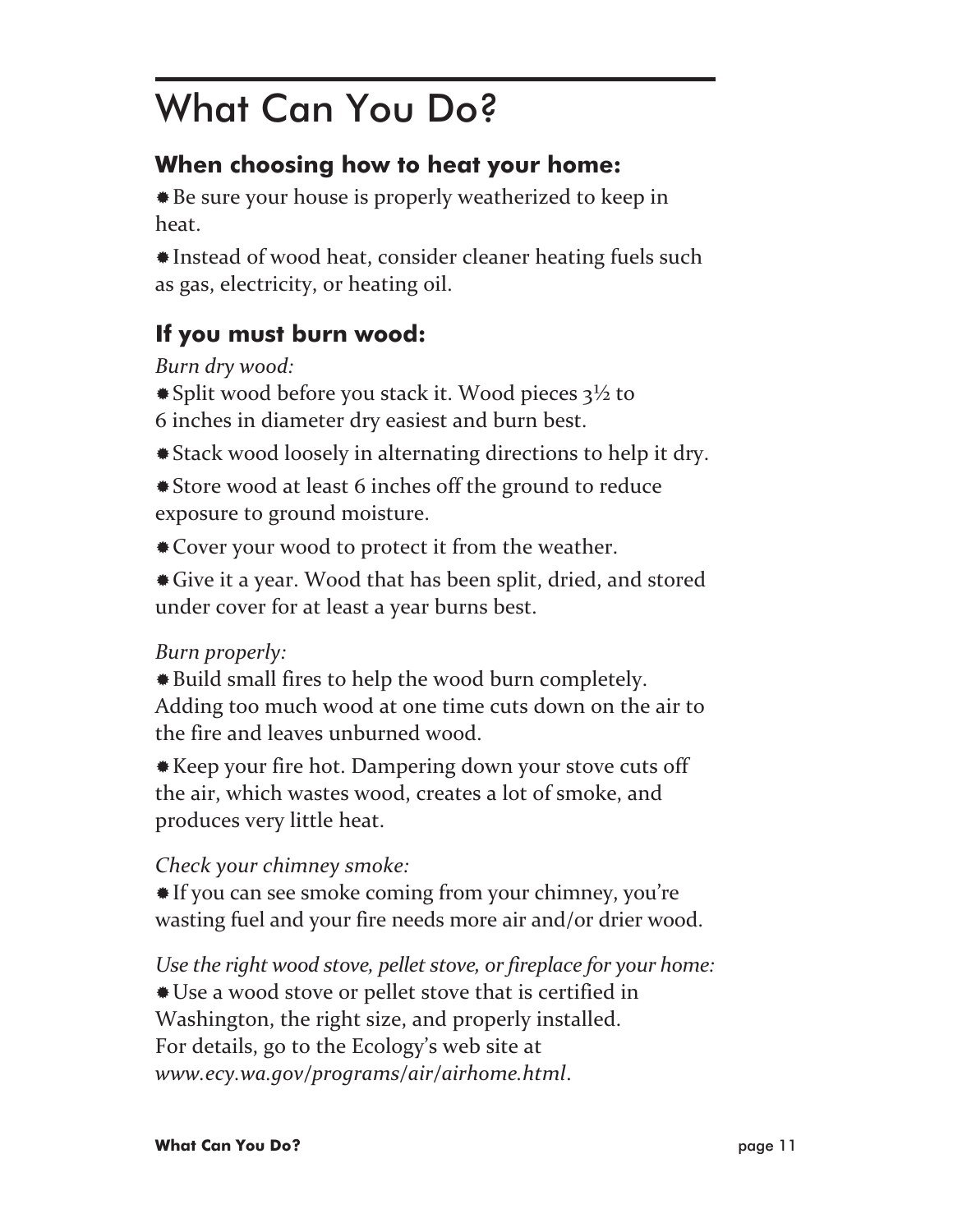#### *Obey burn bans:*

-Go to *www.waburnbans.net* to see if there is a burn ban where you live. If there is, don't burn. Burning during a ban can harm your family's and your neighbors' health or cause a fire danger. It is also illegal and you can get a fine.

### **If wood smoke is a problem in your neighborhood:**

Reduce the amount of smoke you breathe by:

-Exercising or doing other physical activities at times when less smoke is in the air;

-Choosing a less strenuous activity when the air is smoky (for example, walking instead of jogging);

- -Exercising for shorter periods of time when the air is smoky;
- -Closing windows, vents, doors, and plugging drafts.

Some local governments have enacted "nuisance laws" to deal with problems such as illegal burning, dust, and odors. If smoke or other air pollution is affecting you, contact your local clean air agency to ask about nuisance laws in your area.

### **Any time:**

-When using air cleaners in your home, make sure they have high efficiency particulate-absorbing (HEPA) filters. Find information about air cleaners and filters at *www.arb.ca.gov/research/indoor/particles.htm.*

- -Use a vacuum cleaner that has a HEPA filter.
- -Make sure filters are clean.

-For information about cleaner sources of heat: *http://www.commerce.wa.gov/Programs/Energy/Pages/default.aspx.*

### **For more information, contact:**

**Department of Ecology**, *Air Quality Program,* email: *AQcomments@ecy.wa.gov*; phone: *360-407-6800*

**Washington clean air agencies** online: *http://www.ecy.wa.gov/programs/air/local.html*.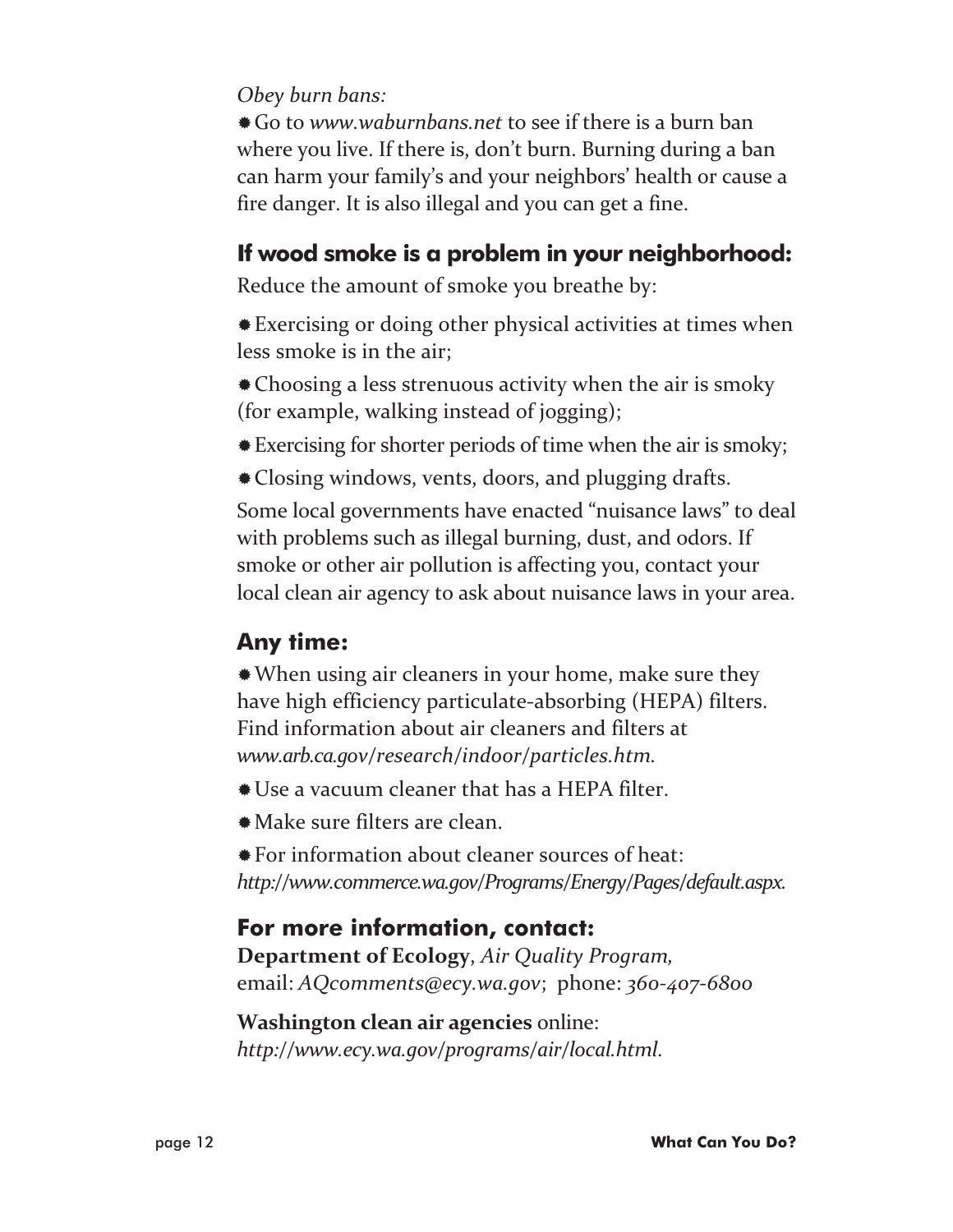### Bibliography

<sup>1</sup> Naeher L, et.al.2007, *Woodsmoke Health Effects: A Review*. Inh. Toxicol. 19:67-106

<sup>2</sup> Otterson, S. *Chart developed using EPA's "Residential Wood Combustion Tool V.7*. Washington State Department of Ecology, Air Quality Program. Olympia, WA. 2009.

<sup>3</sup> Morris K, Morgenlander M, Coulehan JL, Gahagen S, Arena VC, Morganlander M. 1990. *Wood-burning stoves and lower respiratory tract infection in American Indian Children*. Am. J. Diseases Children 144:105-108

<sup>4</sup> Pierson WE, Koenig JQ, Bardana EJ. 1989. *Potential adverse health effects of wood smoke*. Western Journal of Medicine 151(3):339-342

<sup>5</sup> Browning KG, Koenig JQ, Checkoway H, Larson TV, Pierson WE. 1990. *A questionnaire study of respiratory health in areas of high and low ambient wood smoke pollution*. Pediatric Asthma, Allergy & Immunology 4(3):183-191

<sup>6</sup> Larson TV, Koenig JQ. 1994. *Wood smoke: emissions and noncancer respiratory effects.* Annu Rev Public Health 15:133-56

<sup>7</sup> Wigle DT, Arbuckle TE, Turner MC, Bérubé A, Yang 0, Liu S, Krewski D. 2008. *E*pidemiologic evidence of relationships between reproductive and child health outcomes and environmental chemical contaminants. J Toxicol Environ Health B Crit Rev. 11(5-6):373-517

<sup>8</sup> Merkus PJ. 2003. *Effe*cts of childhood respiratory diseases on the anatomical and functional development of the respiratory system. Paediatr Respir Rev. 4(1):28-39

<sup>9</sup> Chuang KJ, Chan CC, Su TC, Lee CT, Tang CS. 2007. *The ef*fect of urban air pollution on inflammation, oxidative stress, coagulation, and autonomic dysfunction in young adults. Am J Respir Crit Care Med. 176(4):370-6

<sup>10</sup> Chang LT, Tang CS, Pan YZ, Chan CC. 2007. *Association of heart rate variability of the elderly with personal exposure to PM 1, PM 1-2.5, and PM 2.5-10*. Bull Environ Contam Toxicol. 79(5):552-6

<sup>11</sup> Tissari J, Hytönen K, Lyyränen J, Jokiniemi J. 2007. *A novel field measurement method for determining fine particle and gas emissions from residential wood combustion*. Atmos Environ. 41:8330-8344

<sup>12</sup> Gras J, Meyer C, Weeks I, Gillett R, Galbally I, Todd J, Carnovale F, Joynt R, Hinwood A, Berko H, Brown S. *Emissions from domestic solid fuel burning appliances (wood-heaters, open fireplaces). Technical Report No. 5*. Environment Australia, March 2002

<sup>13</sup> Hopke PK, Hwang I, Kim E, Lee JH. *Analyses of PM-Related Measurements for the Impacts of Ships. Final Report to the California Air Resources Board, Contract No. 04-326*. September, 2006. 210 p.

<sup>14</sup> Ogulei D. *Sources of Fine Particles in the Wapato Hills-Puyallup River Valley Nonattainment Area: Draft Report*. Washington State Department of Ecology, Air Quality Program. Olympia, WA. January, 2010.

<sup>15</sup> Barn P, Larson T, Noullett M, Kennedy S, Copes R, Brauer M. 2008. *Infiltration of forest fire and residential wood smoke: an evaluation of air cleaner effectiveness*. Journal of Exposure Science and Environmental Epidemiology (2008) 18, 503–511

<sup>16</sup> Larson T, Gould T, Simpson C, Liu LJ, Claiborn C, Lewtas J. 2004. *Source apportionment of ind*oor, outdoor, and personal PM2.5 in Seattle, Washington, using positive matrix factorization. J Air Waste Manag Assoc. 54(9):1175-87

<sup>17</sup> Molnár P, Gustafson P, Johannesson S, Boman J, Barregard L, Sällsten G. 2005. *Domestic wood burning and PM2.5 trace elements: Personal exposures, indoor and outdoor levels*. Atmospheric Environment 39(14): 2643-2653

<sup>18</sup> Liu LJ, Box M, Kalman D, Kaufman J, Koenig J, Larson T, Lumley T, Sheppard L, Wallace L. 2003. *Exposure assessment of particulate matter for susceptible populations in Seattle*. Environ Health Perspect 111(7): 909-918

<sup>19</sup> Gustafson P, Barregard L, Strandberg B, Sällsten G. 2007. *The impact of domestic wood burning on personal, indoor and outdoor levels of 1,3-butadiene, benzene, formaldehyde and acetaldehyde*. J Environ Monit. 9(1):23-32

<sup>20</sup> Gustafson P, Ostman C, Sällsten G. 2008. Environ Sci Technol. 42(14):5074-80. *Indoor levels of polycyclic aromatic hydrocarbons in homes with or without wood burning for heating*

<sup>21</sup> Publication number 09-02-021, *Health Effects and Economic Impacts of Fine Particle Pollution in Washington*, Washington State Department of Ecology, December 15, 2009

#### **Bibliography** page 13